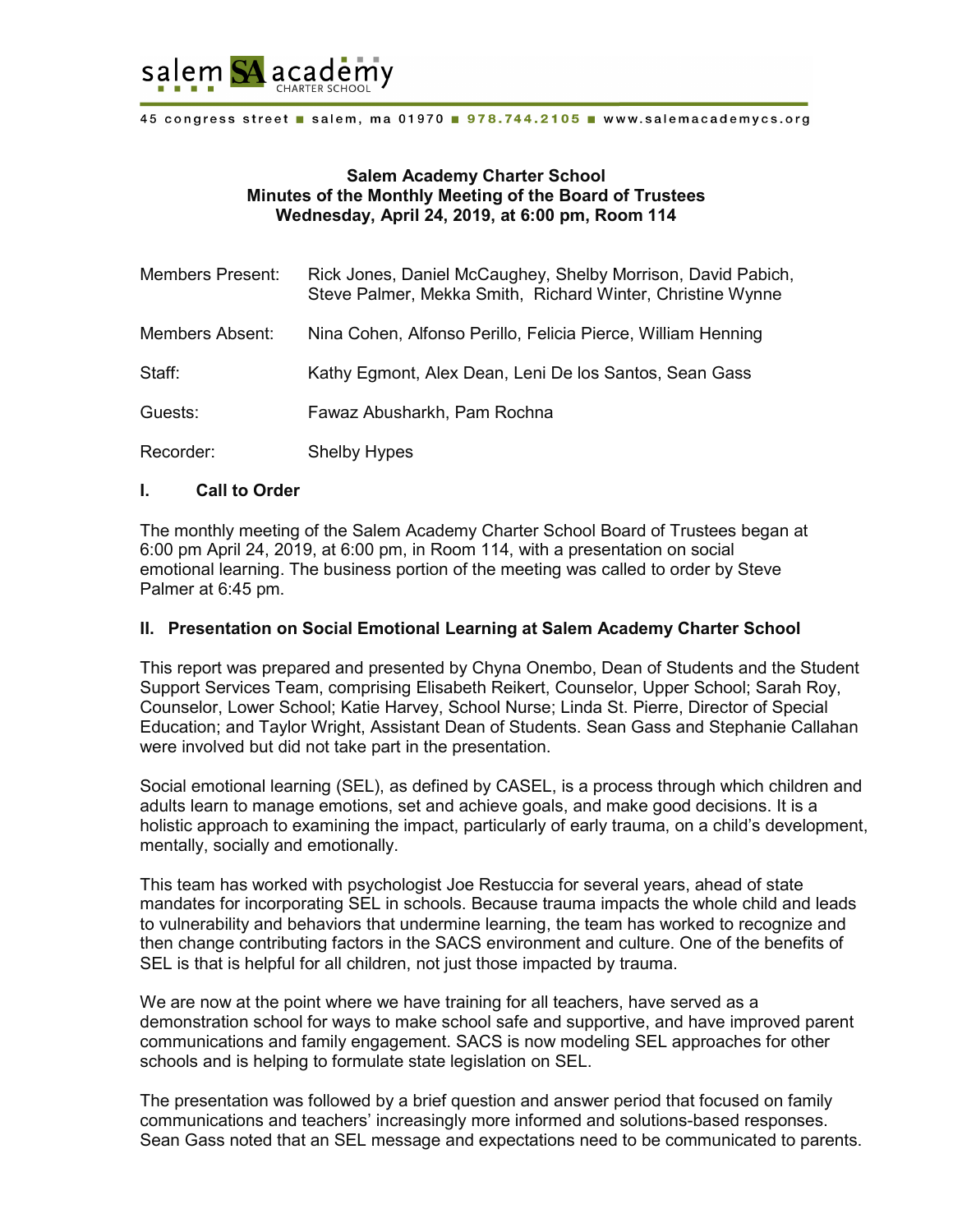## **III. Approval of the Minutes**

The minutes of the March 27, 2019, board meeting were presented for review. David Pabich moved to approve the minutes; the motion was seconded by Rick Jones and passed by unanimous vote.

### **IV. Public Comment**

Fawaz Abusharkh reported that the City of Lynn is working on teaching children how to recognize and prevent abuse. They are targeting a variety of school-related groups, and he suggests this is something Salem Academy may wish to look at for ways in which those teachings can be applied here.

Mr. Abusharkh also reminded the board that the North Shore Islamic Center will host Open Mosque Day on Sunday, April 29<sup>th</sup> from 1 to 3 pm, providing an opportunity to learn more about Islam.

Kathy Egmont reported that Alexa Ogno and Carrie Cabot of the Salem Education Foundation have expressed concern about a proposed North Shore CDC plan to rework the intersection of Peabody, Ward and Congress Streets. Ms. Egmont requested that they not move forward until all affected parties are informed and more information is available, e.g., potential traffic impacts, funding, requirement for Salem City Council approval, etc.

### **V***.* **SFC Report**

Pam Rochna said planning for the approaching year end activities is underway. The Staff Appreciation event will be held on May  $3<sup>rd</sup>$ , at which time the Sean O'Neill staff award will be presented. The SFC will also recognize the three staff members who have been at SACS since its founding: Ana Brea, Maggie Acosta and Linda St. Pierre. The SFC is scheduled to meet Monday, April 29<sup>th</sup>.

#### **VI. Committee Reports**

## **A. Finance Committee Report**

The financial report, presented by Kathy Egmont, pointed out that cash on hand is lower than we would like, but not undue cause for concern. The primary focus of her report was on the fact that we are receiving \$37,000 less each month from the Commonwealth than anticipated.

Administration will continue to work with DESE and Central Source to clarify the reasons for the drop in per pupil tuition and will report back to the Board. Giving this pattern, we will need to be very careful and efficient in planning and spending in order to meet our needs. It is very possible that funding for next year will be tighter than expected.

On a positive note, both the Governor's and State House of Representatives' education budgets are optimistically substantial. We will know more about state funding by end of May. We vote on our budget in June.

## **B. Governance Report**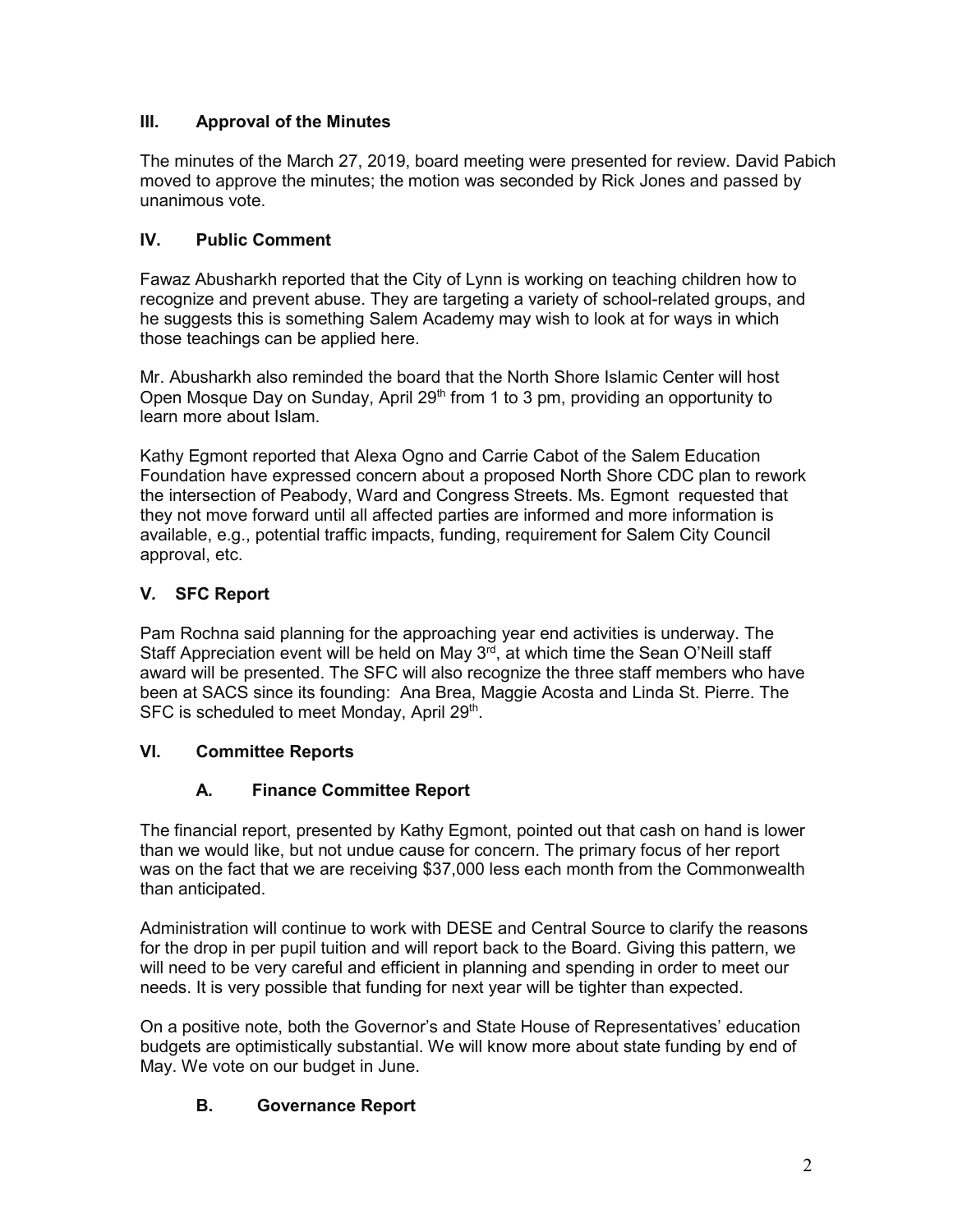Rick Jones reported that the Governance Committee is modifying how the Executive Director is reviewed to include the chairs of all five committee chairs in the process.

## **C. Development Committee**

The annual fund campaign has raised \$33,000 and has nearly met its matching gift goal, according to chair Christine Wynne. Additional fundraising activities are planned, including a telephone campaign. The committee hopes to increase the number of donors.

# **D. Facilities Committee**

David Pabich led a discussion of a drawing of the proposed changes to the building planned for this summer. These changes will create break-out rooms, bathrooms, offices, and a connecting door from the nurse's office to the adjoining bath. Some of the changes will involve modular construction, making future modifications more feasible. The committee will be discussing proposed changes at its April 25<sup>th</sup> meeting.

# **E. Education Committee**

Dan McCaughey said the committee has not met since the last board meeting but has been actively interviewing and narrowing the list of possible candidates for the Upper School Principal, as indicated in the Head of School's report below.

Sean Gass reported that, in addition to an active hiring season, it is also MCAS season, and SACS has just completed a great first  $10<sup>th</sup>$  grade ELA computer-based testing experience.

The Board then discussed the success of the Lower School Destination Imagination (DI) team, which has won regional and state titles and now moves on to the global competition to be held in Kansas City, KA, May 22-25. The Upper School team has also been invited to this competition and, in both cases, it poses a funding question for the school, particularly as the cost to attend is now \$1000 per student. Although DI is not an official school project, SACS wants to support these students and will consider several fundraising activities. Looking ahead, the Board will need to develop a policy and perhaps a special fund for this.

# **VII. Head of School Report**

Kathy Egmont reported on behalf of Stephanie Callahan, beginning with crediting Ms. Callahan for extremely well organized and transparent principal searches. Fourteen candidates for High School Principal have been winnowed down to two finalists who will be interviewed by administrators, teachers and students prior to making a final decision. Two of the most important criteria on which candidates have been measured is their ability to help build Upper School pride and the academic leadership they can provide to move us to the next level. Although certification is not a SACS requirement, any new principal who is not already certified will be so by the end of their first year. Overall, this has been a good, comprehensive process in which everyone has been heard.

Two of six teacher or principal openings have been filled. Recruitment for the remaining openings is in process